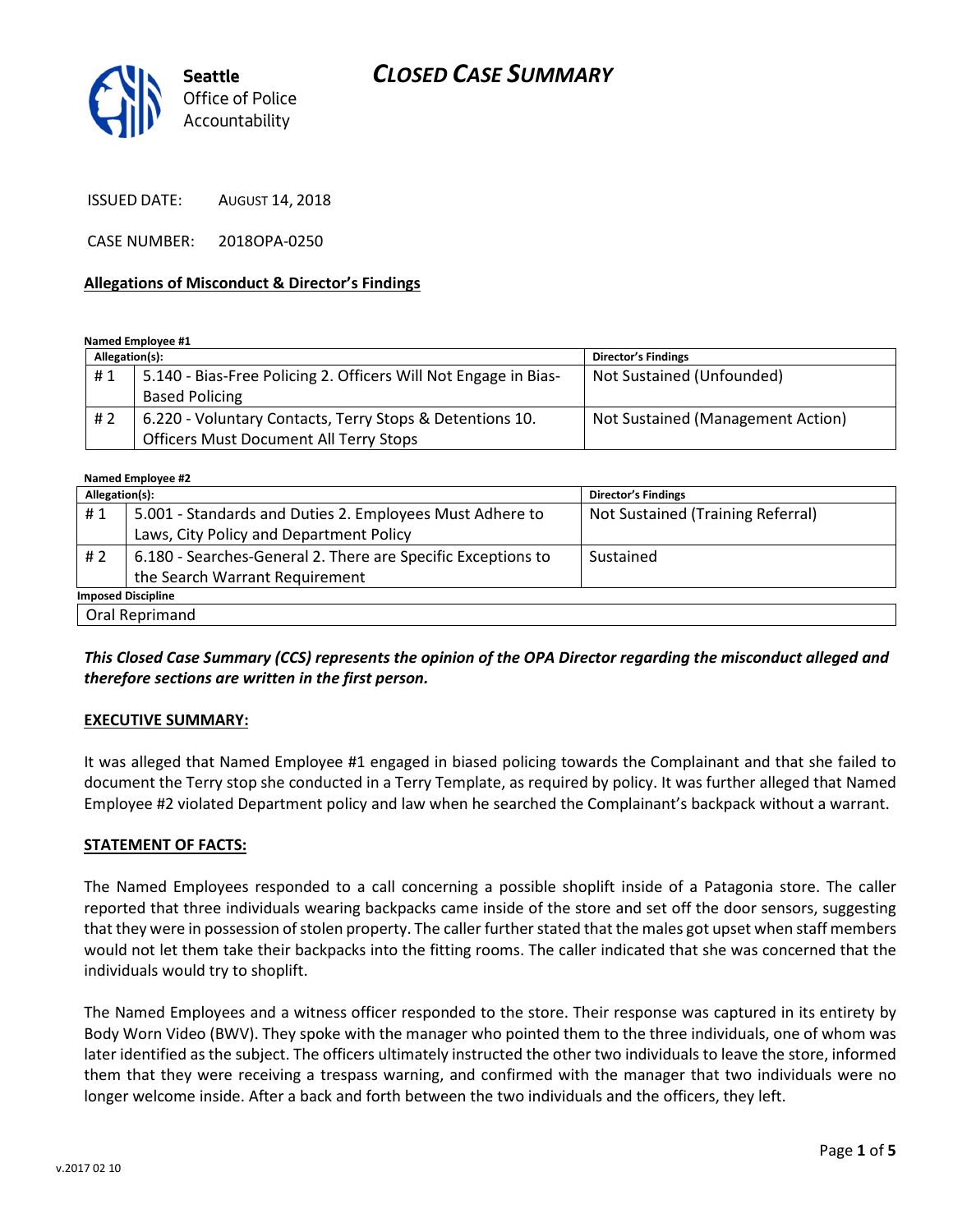

OPA CASE NUMBER: 2018OPA-0250

With regard to the Complainant, the officers asked whose backpack had beeped and he was pointed out by the manager. The witness officer told the manager that he was going to "run [the Complainant's] bag through the door again." The witness officer approached the Complainant while he was standing in the fitting room area. At the time he was approached by the witness officer, the Complainant was not wearing a backpack. There was a backpack sitting by a rack of coats. The witness officer asked the Complainant whether this was his backpack and the Complainant said no. The witness officer then picked up the backpack, showed it to the Complainant, and again asked whether it belonged to him. The Complainant then said that it did.

Named Employee #2 (NE#2) took the backpack from the witness officer. NE#2 and Named Employee #1 (NE#1) had a discussion concerning the backpack, during which NE#2 stated: "that's the bag that beeped." NE#1 took the backpack through the sensor and it beeped. She walked back to where NE#2 was standing and he stated: "go through it. Yeah we can go through it." He then opened and searched the bag. When doing so, he located Ralph Lauren clothing with tags still on.

At around that same time, the witness officer engaged in a discussion with the Complainant, during which the Complainant asserted that he was being racially profiled. The issue of his backpack also came up. The witness officer responded: "I haven't asked to check your backpack, I haven't gone in your backpack." However, approximately 45 seconds later, NE#2 walked up to the witness officer with the unzipped and open backpack. He stated: "so this has a bunch of stolen property in here." The witness officer looked inside the backpack. The Complainant stated to the officers: "Oh, hold on, you guys can't go through my backpack." NE#2 responded: "why can't we…tell me what laws says I can't go through your backpack." The Complainant had no response to that statement.

The Complainant was escorted from the store and brought in front of the witness officer's patrol vehicle. At this time, he was told that he was being detained. This portion of the incident was captured on the patrol vehicle's In-Car Video (ICV). The video captured the Complainant in front of the patrol vehicle with his open backpack on the hood. The Complainant again alleged that he was subjected to racial profiling and this was denied by the officers. The witness officer told the Complainant: "They didn't mention anything about your race to me. When they pointed you out, they said, 'the guy in the gray hoodie.' They said nothing about your race." NE#2 further stated to the Complainant: "You did enter this store with stolen property in your bag, ok. So, you can take ownership of that or you can keep playing the race card that these people and us are racially profiling you. You did walk into the store and set off the alarm."

A sergeant was summoned to the scene. She screened the detention and the allegation of bias. The sergeant was informed by NE#1 that the backpack set off the sensor and that it contained clothing with tags on that was believed to be stolen. The Complainant reiterated his complaint that he was racially profiled. Ultimately, the officers could not conclusively verify that the clothing was stolen but, pursuant to NE#1's General Offense Report, the Complainant also could not provide proof of ownership and would not confirm where he obtained the clothing from. The Complainant was released from the scene and the clothing was retained. The Complainant was never placed under arrest at any point during this incident. Based on the Complainant's allegation, this matter was referred to OPA and this investigation ensued.

During its investigation, OPA reviewed the documentation and Department video concerning this case. OPA also interviewed both of the Named Employees.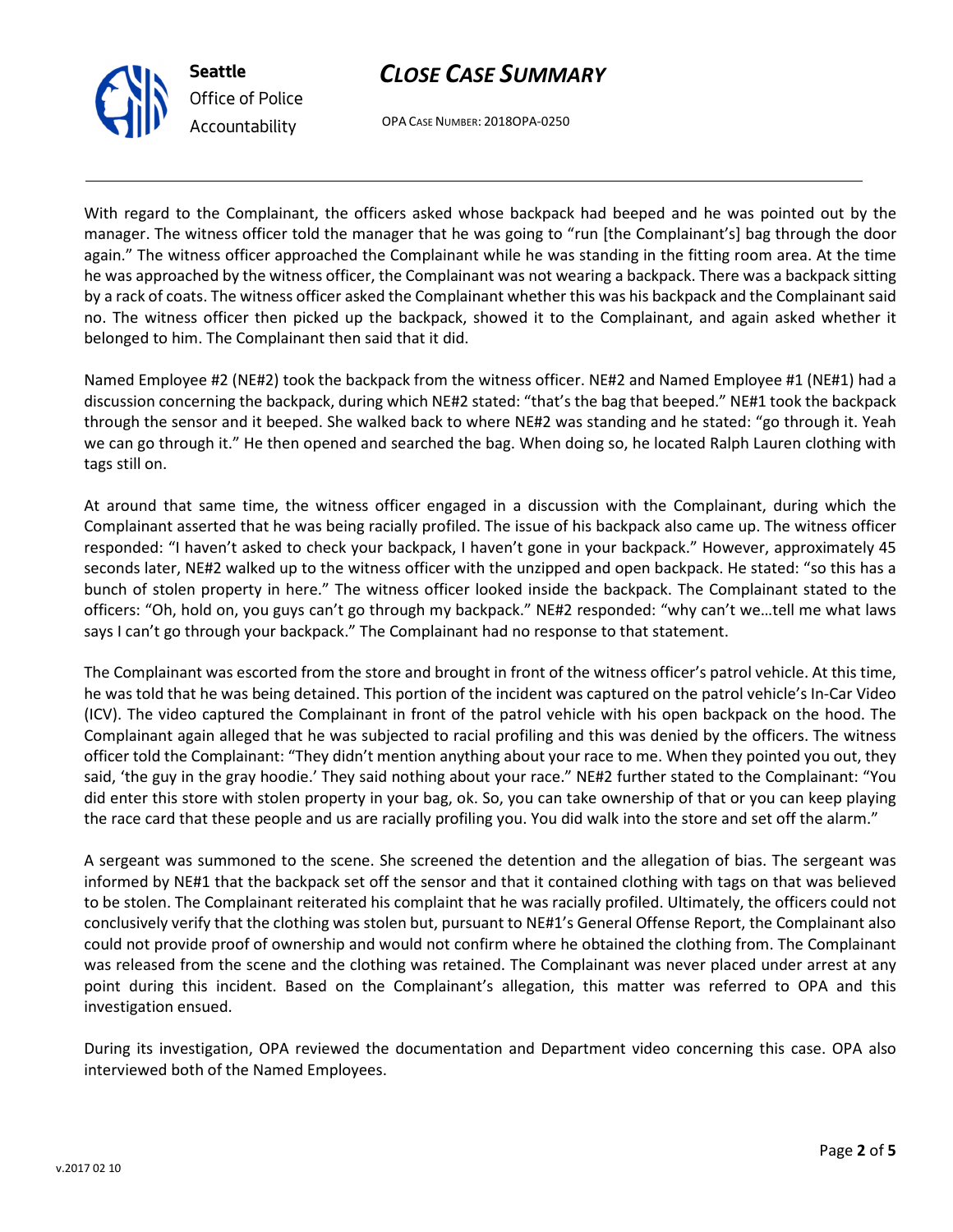

OPA CASE NUMBER: 2018OPA-0250

#### ANALYSIS AND CONCLUSIONS:

#### Named Employee #1 - Allegation #1 5.140 - Bias-Free Policing 2. Officers Will Not Engage in Bias-Based Policing

The Complainant alleged on multiple occasions during the incident that he was subjected to biased policing and that he had been racially profiled.

SPD policy prohibits biased policing, which it defines as "the different treatment of any person by officers motivated by any characteristic of protected classes under state, federal, and local laws as well other discernible personal characteristics of an individual." (SPD Policy 5.140.) This includes different treatment based on the race of the subject. (See id.)

At her OPA interview, NE#1 denied that she engaged in biased policing in this instance. She stated that the complaint from the store employees and the fact that the Complainant's backpack beeped when brought through the door sensor provided the support for the stop. She told OPA that the stop had nothing to do with the Complainant's race or membership in any protected class.

The BWV did not reveal any indication of bias on the part of NE#1. She had several interactions with the Complainant and the individuals that he was with, including telling them twice that the officers were "just hanging out while you guys do your shopping." She also ordered the other individuals with the Complainant to leave the store when they said that they had no involvement in the incident and then again when they did not provide their identification. NE#1 also told the individuals that they were trespassed. When they told NE#1 that they had not been told to leave by anyone, she replied: "I just did. You can leave now, on your own, or I can take you to jail."

Without opining as to the propriety of her tone, demeanor, and statements to the individuals and whether she was professional under the circumstances of this case, I do not find any evidence of bias. For these reasons, I recommend that this allegation be Not Sustained – Unfounded.

### Recommended Finding: Not Sustained (Unfounded)

### Named Employee #1 - Allegation #2 6.220 - Voluntary Contacts, Terry Stops & Detentions 10. Officers Must Document All Terry Stops

SPD Policy 6.220-POL-10 requires that officers document all Terry stops. The form officers use to do so is called a Terry Template. Within the Terry Template, officers are instructed to "clearly articulate the objective facts they rely upon in determining reasonable suspicion." (SPD Policy 6.220-POL-10.)

NE#1 was the primary officer during this incident. Even though the Complainant was indisputably subjected to a Terry stop, neither NE#1 nor any other officers completed a Terry Template as required by policy. At her OPA interview, NE#1 told OPA that she did not believe that she was required to complete a Terry Template in this case. In that regard, she stated the following: "The reason was, I wrote a GO report under the assumption I had probable cause for the possession of stolen items."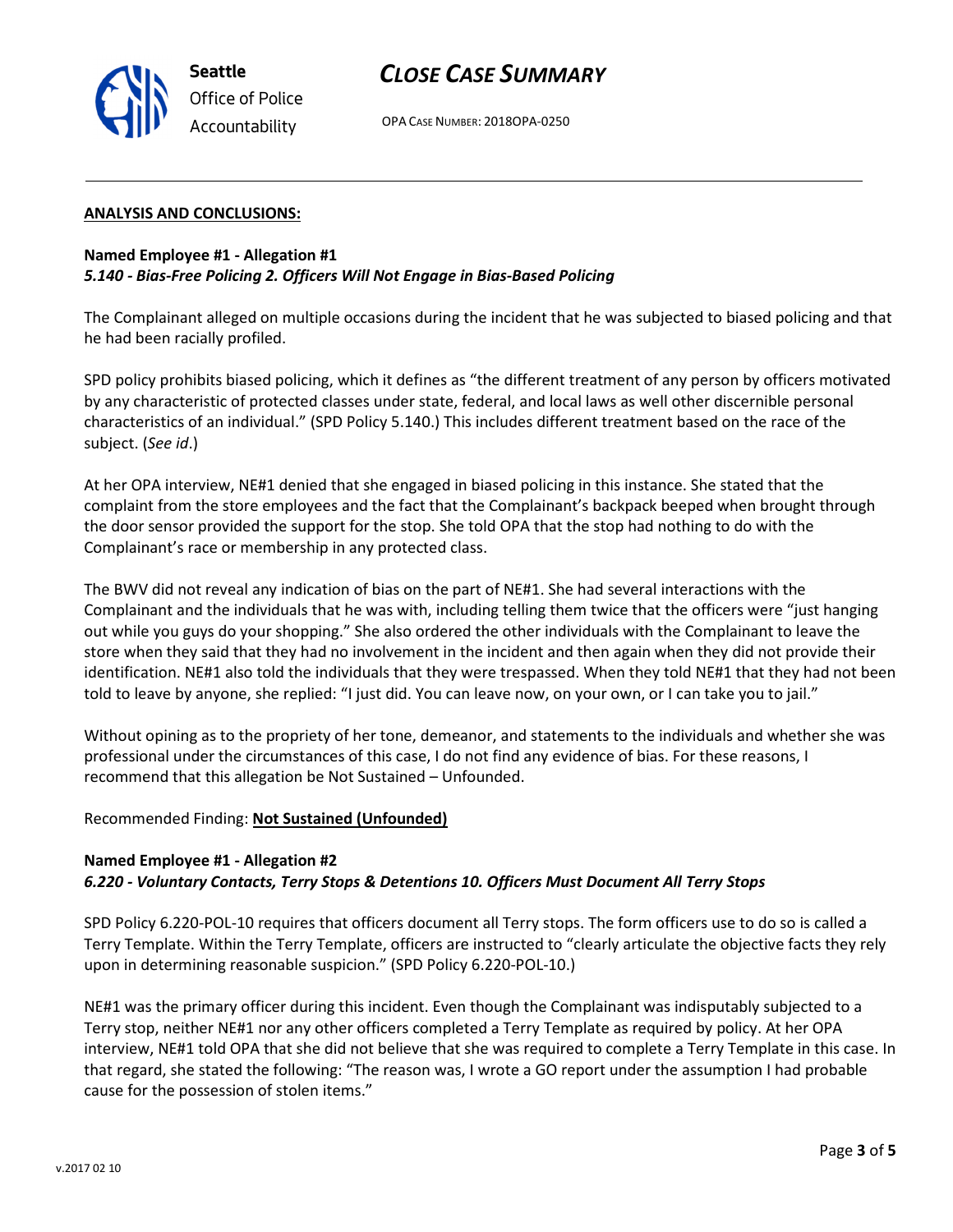

OPA CASE NUMBER: 2018OPA-0250

OPA has recently seen a number of cases in which officers have not completed Terry Templates because they believed that they had probable cause to arrest, even if they did not actually effectuate an arrest. In such cases, the officers have, instead, completed General Offense Reports and considered that to be sufficient documentation. As a result, OPA issued a Management Action Recommendation to the Department (see 2017OPA-1091; see also Second Quarter Management Action Letter). Had NE#1 not completed a General Offense Report, I would have recommended that this allegation be Sustained. However, because she did so, as well as due to the fact that she appeared to have a genuine even if misplaced belief that she acted consistent with Department policy, I refer to and renew OPA's previous Management Action Recommendation on this issue.

While not necessarily related to this allegation, I note that NE#1 failed to provide any detail in her General Offense Report concerning the circumstances underlying the search of the backpack and what the lawful basis was for that search. Moreover, at her OPA interview, she contended that because the officers had, in her mind, probable cause to arrest, the search of the backpack was justified as incident to arrest. This makes absolutely no sense given that the subject was never arrested. Logically, you cannot conduct a search incident to arrest when no arrest occurred. It is concerning to me that this is NE#1's belief and, as discussed above, her articulated understanding is contrary to policy, clearly established law, and the Fourth Amendment.

### Recommended Finding: Not Sustained (Management Action)

### Named Employee #2 - Allegation #1 5.001 - Standards and Duties 2. Employees Must Adhere to Laws, City Policy and Department Policy

SPD Policy 5.001-POL-2 requires that employees adhere to laws, City policy, and Department policy. As discussed below, I find that the search of the Complainant's backpack was in violation of clearly established law and SPD policy. For these reasons, I find that this conduct also violated this policy. However, given that I recommend that the below allegation be Sustained based on this same conduct, I find it unnecessary to also do so here. Instead, I recommend that NE#2 receive a Training Referral.

• Training Referral: NE#2 should receive additional training concerning SPD Policy 6.180-POL-2. He should specifically be reminded of the exceptions to the general requirement of a search warrant for searches. NE#2's chain of command should counsel him concerning how the search in this case violated policy, law, and the Constitution, and remind him of their and the Department's expectations in this regard. This retraining and counseling should be documented and this documentation should be maintained in an appropriate database.

Recommended Finding: Not Sustained (Training Referral)

### Named Employee #2 - Allegation #2 6.180 - Searches-General 2. There are Specific Exceptions to the Search Warrant Requirement

As discussed above, NE#2 searched the Complainant's backpack. He did so during the Terry stop and detention of the Complainant. At his OPA interview, NE#2 asserted that he had both reasonable suspicion and probable cause to believe that there were stolen items in the bag. NE#2 based this on the fact that the bag beeped when taken through the door sensor. NE#2 acknowledged that the Complainant was not under arrest at the time of the search